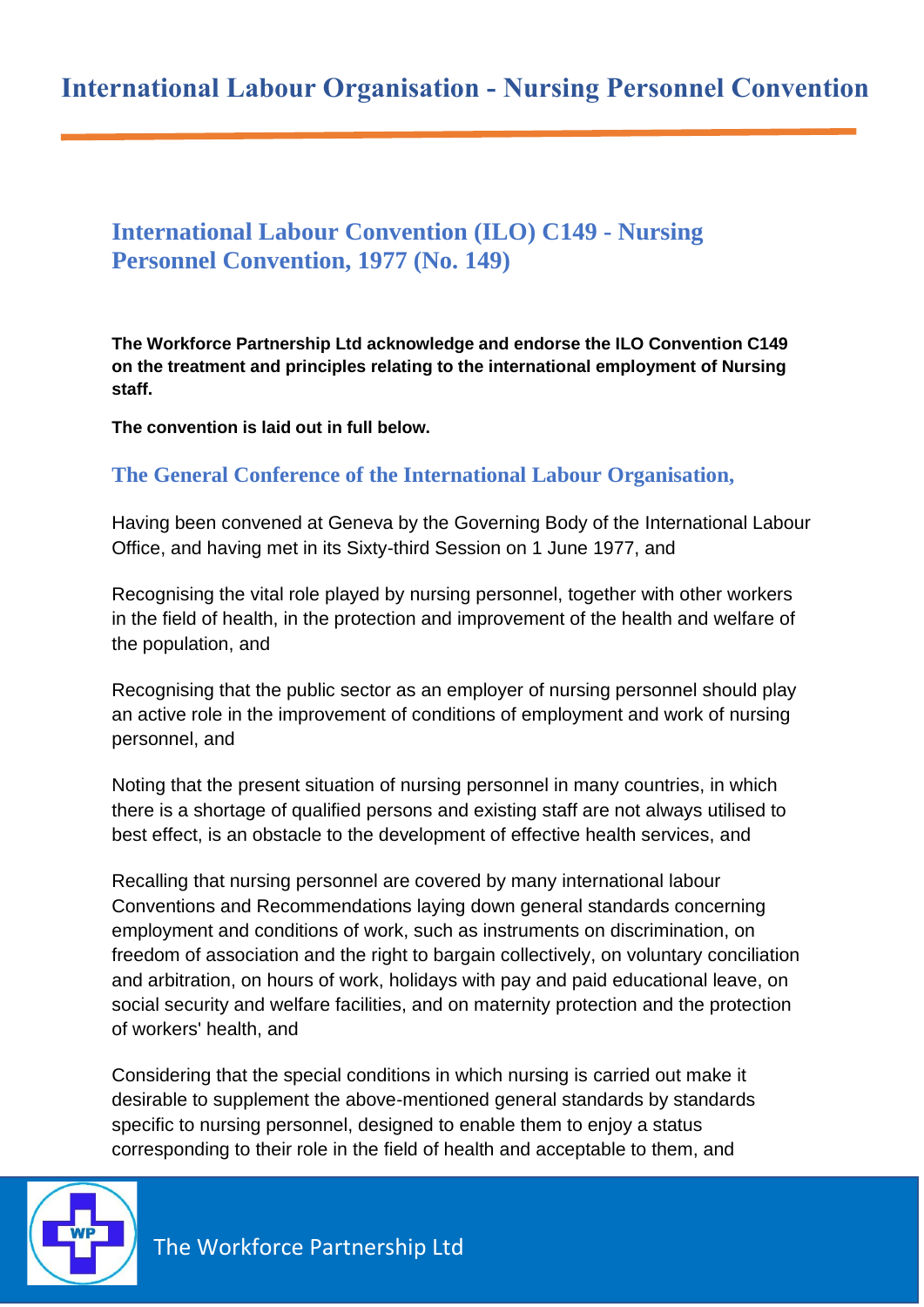Noting that the following standards have been framed in co-operation with the World Health Organisation and that there will be continuing co-operation with that Organisation in promoting and securing the application of these standards, and

Having decided upon the adoption of certain proposals with regard to employment and conditions of work and life of nursing personnel, which is the sixth item on the agenda of the session, and

Having determined that these proposals shall take the form of an international Convention,

adopts this twenty-first day of June of the year one thousand nine hundred and seventy-seven the following Convention, which may be cited as the Nursing Personnel Convention, 1977.

# **Article 1**

- 1. 1. For the purpose of this Convention, the term *nursing personnel* includes all categories of persons providing nursing care and nursing services.
- 2. 2. This Convention applies to all nursing personnel, wherever they work.
- 3. 3. The competent authority may, after consultation with the employers' and workers' organisations concerned, where such organisations exist, establish special rules concerning nursing personnel who give nursing care and services on a voluntary basis; these rules shall not derogate from the provisions of Article 2, paragraph 2 (a), Article 3, Article 4 and Article 7 of this Convention.

## **Article 2**

- 1. 1. Each Member which ratifies this Convention shall adopt and apply, in a manner appropriate to national conditions, a policy concerning nursing services and nursing personnel designed, within the framework of a general health programme, where such a programme exists, and within the resources available for health care as a whole, to provide the quantity and quality of nursing care necessary for attaining the highest possible level of health for the population.
- 2. 2. In particular, it shall take the necessary measures to provide nursing personnel with--
	- $\circ$  (a) education and training appropriate to the exercise of their functions; and
	- o (b) employment and working conditions, including career prospects and remuneration,

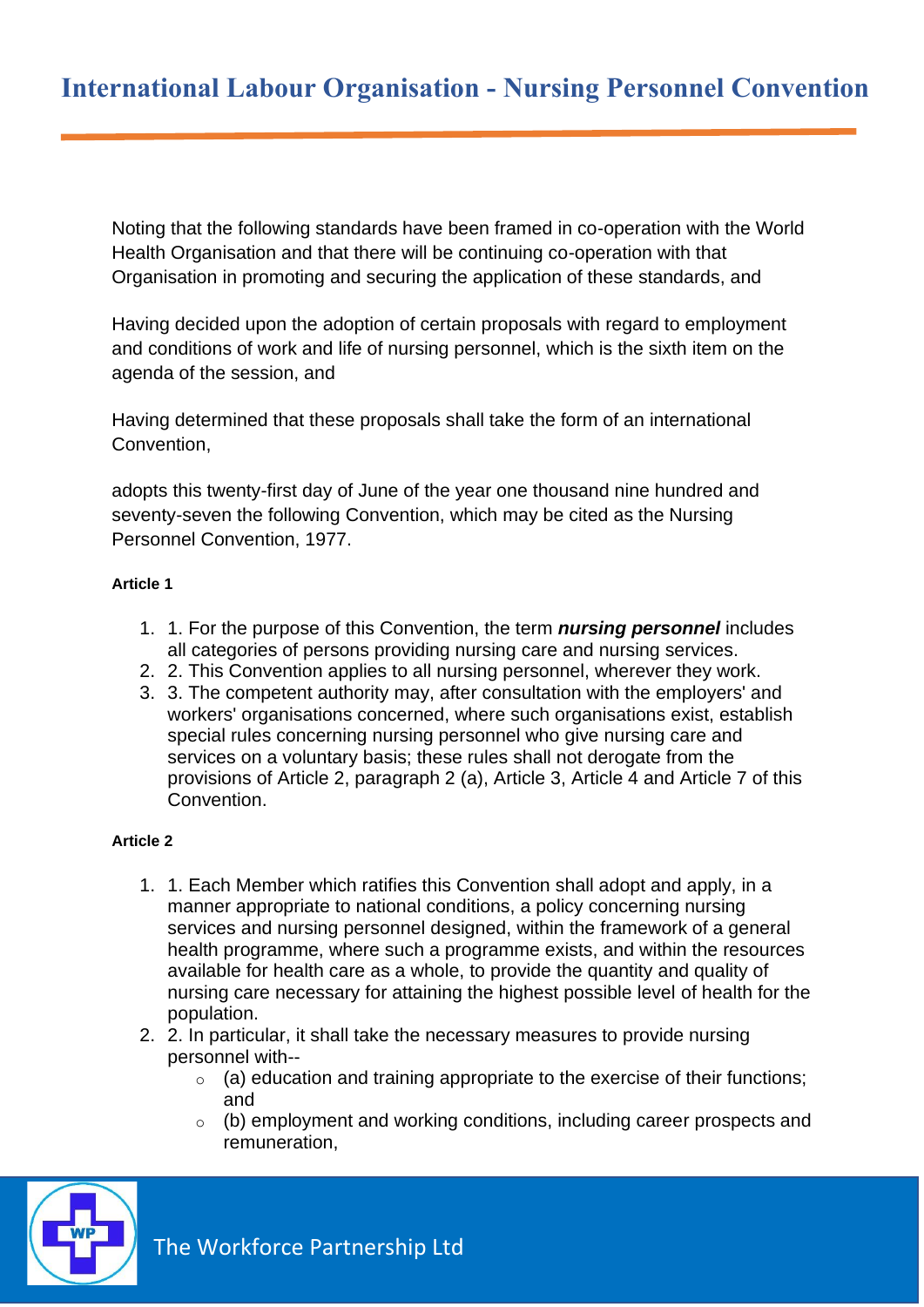which are likely to attract persons to the profession and retain them in it.

- 1. 3. The policy mentioned in paragraph 1 of this Article shall be formulated in consultation with the employers' and workers' organisations concerned, where such organisations exist.
- 2. 4. This policy shall be co-ordinated with policies relating to other aspects of health care and to other workers in the field of health, in consultation with the employers' and workers' organisations concerned.

## **Article 3**

- 1. 1. The basic requirements regarding nursing education and training and the supervision of such education and training shall be laid down by national laws or regulations or by the competent authority or competent professional bodies, empowered by such laws or regulations to do so.
- 2. 2. Nursing education and training shall be co-ordinated with the education and training of other workers in the field of health.

## **Article 4**

National laws or regulations shall specify the requirements for the practice of nursing and limit that practice to persons who meet these requirements.

## **Article 5**

- 1. 1. Measures shall be taken to promote the participation of nursing personnel in the planning of nursing services and consultation with such personnel on decisions concerning them, in a manner appropriate to national conditions.
- 2. 2. The determination of conditions of employment and work shall preferably be made by negotiation between employers' and workers' organisations concerned.
- 3. 3. The settlement of disputes arising in connection with the determination of terms and conditions of employment shall be sought through negotiations between the parties or, in such a manner as to ensure the confidence of the parties involved, through independent and impartial machinery such as mediation, conciliation and voluntary arbitration.

## **Article 6**

Nursing personnel shall enjoy conditions at least equivalent to those of other workers in the country concerned in the following fields:

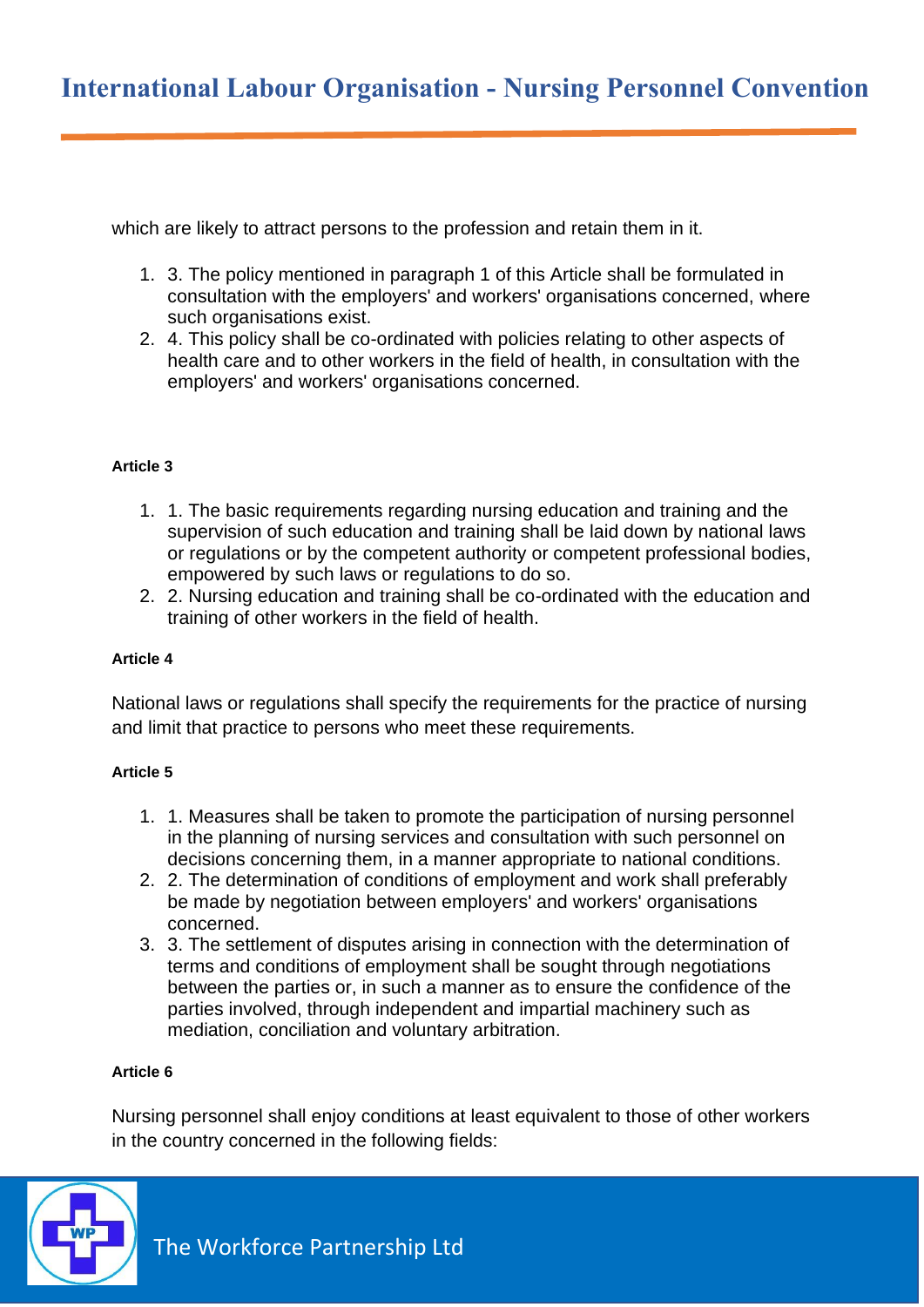- (a) hours of work, including regulation and compensation of overtime, inconvenient hours and shift work;
- (b) weekly rest;
- (c) paid annual holidays;
- (d) educational leave;
- (e) maternity leave;
- (f) sick leave;
- (g) social security.

## **Article 7**

Each Member shall, if necessary, endeavour to improve existing laws and regulations on occupational health and safety by adapting them to the special nature of nursing work and of the environment in which it is carried out.

# **Article 8**

The provisions of this Convention, in so far as they are not otherwise made effective by means of collective agreements, works rules, arbitration awards, court decisions, or in such other manner consistent with national practice as may be appropriate under national conditions, shall be given effect by national laws or regulations.

## **Article 9**

The formal ratifications of this Convention shall be communicated to the Director-General of the International Labour Office for registration.

# **Article 10**

- 1. 1. This Convention shall be binding only upon those Members of the International Labour Organisation whose ratifications have been registered with the Director-General.
- 2. 2. It shall come into force twelve months after the date on which the ratifications of two Members have been registered with the Director-General.
- 3. 3. Thereafter, this Convention shall come into force for any Member twelve months after the date on which its ratification has been registered.

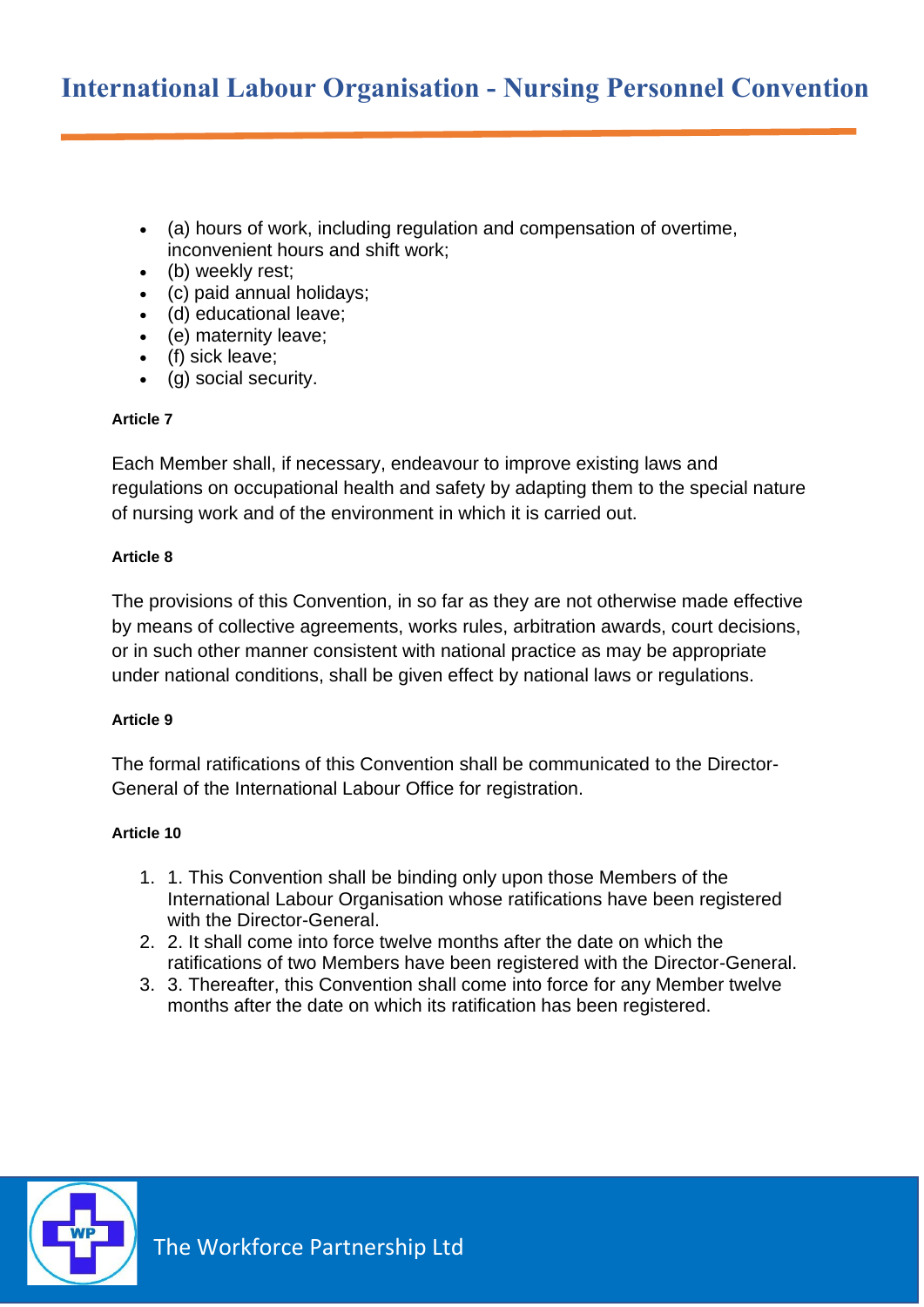# **Article 11**

- 1. 1. A Member which has ratified this Convention may denounce it after the expiration of ten years from the date on which the Convention first comes into force, by an act communicated to the Director-General of the International Labour Office for registration. Such denunciation shall not take effect until one year after the date on which it is registered.
- 2. 2. Each Member which has ratified this Convention and which does not, within the year following the expiration of the period of ten years mentioned in the preceding paragraph, exercise the right of denunciation provided for in this Article, will be bound for another period of ten years and, thereafter, may denounce this Convention at the expiration of each period of ten years under the terms provided for in this Article.

# **Article 12**

- 1. 1. The Director-General of the International Labour Office shall notify all Members of the International Labour Organisation of the registration of all ratifications and denunciations communicated to him by the Members of the Organisation.
- 2. 2. When notifying the Members of the Organisation of the registration of the second ratification communicated to him, the Director-General shall draw the attention of the Members of the Organisation to the date upon which the Convention will come into force.

# **Article 13**

The Director-General of the International Labour Office shall communicate to the Secretary-General of the United Nations for registration in accordance with Article 102 of the Charter of the United Nations full particulars of all ratifications and acts of denunciation registered by him in accordance with the provisions of the preceding Articles.

## **Article 14**

At such times as it may consider necessary the Governing Body of the International Labour Office shall present to the General Conference a report on the working of this Convention and shall examine the desirability of placing on the agenda of the Conference the question of its revision in whole or in part